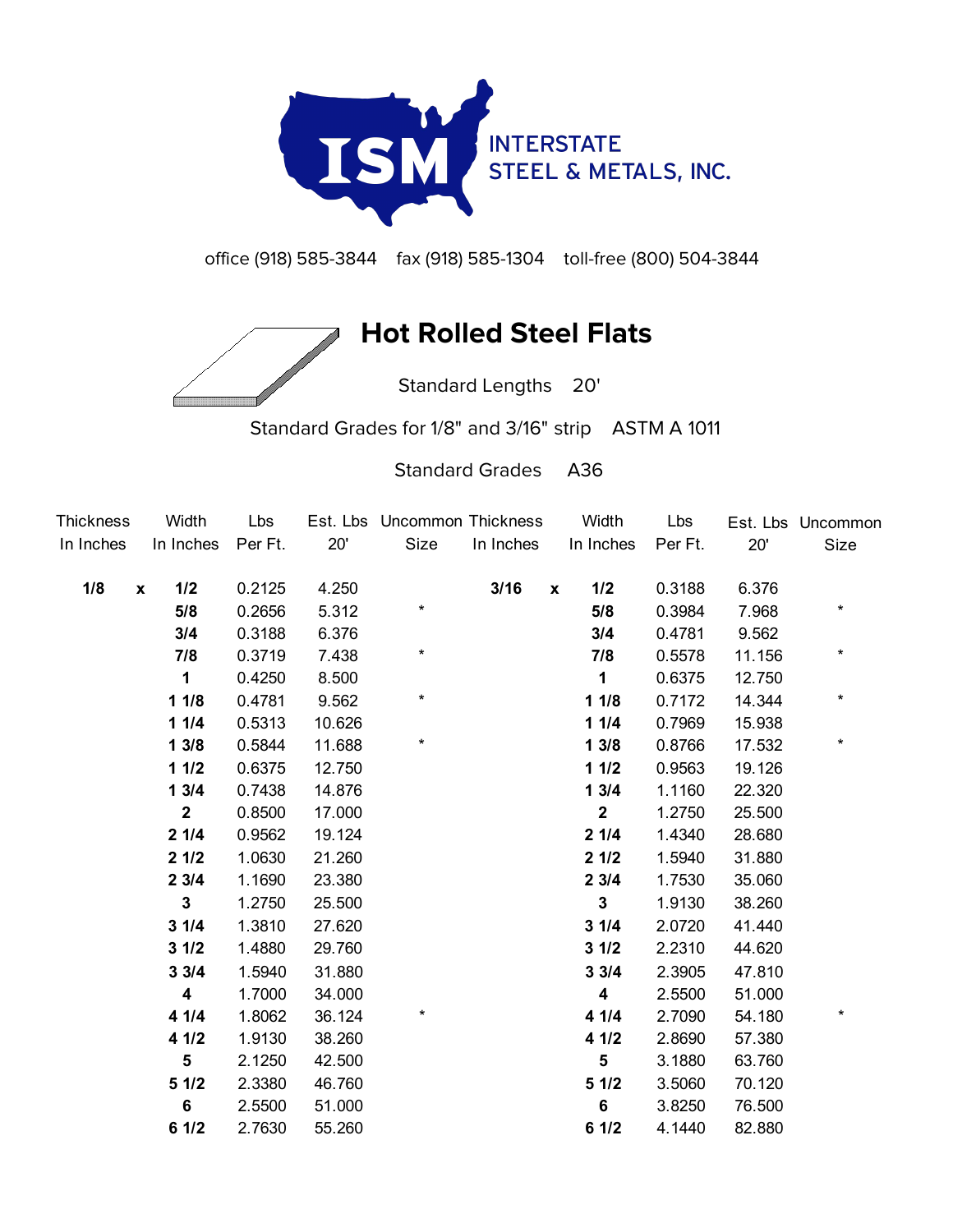| Thickness                 | Width            | Lbs     |         | Est. Lbs Uncommon Thickness |                            | Width                   | Lbs     |         | Est. Lbs Uncommon |
|---------------------------|------------------|---------|---------|-----------------------------|----------------------------|-------------------------|---------|---------|-------------------|
| In Inches                 | In Inches        | Per Ft. | 20'     | Size                        | In Inches                  | In Inches               | Per Ft. | 20'     | Size              |
|                           | $\overline{7}$   | 2.9750  | 59.500  |                             |                            | $\overline{7}$          | 4.4630  | 89.260  |                   |
|                           | 8                | 3.4000  | 68.000  |                             |                            | 8                       | 5.1000  | 102.000 |                   |
|                           |                  |         |         |                             |                            | 10                      | 6.3750  | 127.500 |                   |
|                           |                  |         |         |                             |                            | 12                      | 7.6500  | 153.000 |                   |
| 1/4<br>$\pmb{\mathsf{x}}$ | 1/2              | 4.2500  | 85.000  |                             | 5/16<br>$\pmb{\mathsf{x}}$ | 1/2                     | 0.5315  | 10.630  |                   |
|                           | 5/8              | 0.5313  | 10.626  | *                           |                            | 5/8                     | 0.6641  | 13.282  | $\ast$            |
|                           | 3/4              | 0.6375  | 12.750  |                             |                            | 3/4                     | 0.7969  | 15.938  |                   |
|                           | 7/8              | 0.7438  | 14.876  | *                           |                            | 7/8                     | 0.9297  | 18.594  | $\star$           |
|                           | $\mathbf 1$      | 0.8500  | 17.000  |                             |                            | $\mathbf 1$             | 1.0630  | 21.260  |                   |
|                           | 11/8             | 0.9563  | 19.126  | $^\star$                    |                            | 11/4                    | 1.3280  | 26.560  |                   |
|                           | 11/4             | 1.0630  | 21.260  |                             |                            | 13/8                    | 1.4610  | 29.220  | $\star$           |
|                           | 13/8             | 1.1690  | 23.380  | $^{\star}$                  |                            | 11/2                    | 1.5940  | 31.880  |                   |
|                           | 11/2             | 1.2750  | 25.500  |                             |                            | 13/4                    | 1.8590  | 37.180  |                   |
|                           | 15/8             | 1.3810  | 27.620  | $^{\star}$                  |                            | $\mathbf{2}$            | 2.1250  | 42.500  |                   |
|                           | 13/4             | 1.4880  | 29.760  |                             |                            | 21/4                    | 2.3910  | 47.820  |                   |
|                           | $\overline{2}$   | 1.7000  | 34.000  |                             |                            | 21/2                    | 2.6560  | 53.120  |                   |
|                           | 21/4             | 1.9130  | 38.260  |                             |                            | 23/4                    | 2.9220  | 58.440  |                   |
|                           | 21/2             | 2.1250  | 42.500  |                             |                            | $\mathbf{3}$            | 3.1880  | 63.760  |                   |
|                           | 23/4             | 2.3380  | 46.760  |                             |                            | 31/4                    | 3.4530  | 69.060  |                   |
|                           | $\mathbf{3}$     | 2.5500  | 51.000  |                             |                            | 31/2                    | 3.7190  | 74.380  |                   |
|                           | 31/4             | 2.7630  | 55.260  |                             |                            | 4                       | 4.2500  | 85.000  |                   |
|                           | 31/2             | 2.9750  | 59.500  |                             |                            | 4 1/2                   | 4.7810  | 95.620  |                   |
|                           | 33/4             | 3.1880  | 63.760  |                             |                            | 5                       | 5.3130  | 106.260 |                   |
|                           | 4                | 3.4000  | 68.000  |                             |                            | 51/2                    | 5.8440  | 116.880 |                   |
|                           | 41/4             | 3.6130  | 72.260  | $\ast$                      |                            | $\bf 6$                 | 6.3750  | 127.500 |                   |
|                           | 4 1/2            | 3.8250  | 76.500  |                             |                            | 7                       | 7.4380  | 148.760 |                   |
|                           | 5                | 4.2500  | 85.000  |                             |                            | $\pmb{8}$               | 8.5000  | 170.000 |                   |
|                           | 51/2             | 4.6750  | 93.500  |                             |                            | 10                      | 10.6300 | 212.600 |                   |
|                           | 6                | 5.1000  | 102.000 |                             |                            | 12                      | 12.7500 | 255.000 | $\star$           |
|                           | 61/2             | 5.5250  | 110.500 |                             |                            |                         |         |         |                   |
|                           | $\overline{7}$   | 5.9500  | 119.000 |                             |                            |                         |         |         |                   |
|                           | 71/2             | 6.3750  | 127.500 | *                           |                            |                         |         |         |                   |
|                           | 8                | 6.8000  | 136.000 |                             |                            |                         |         |         |                   |
|                           | $\boldsymbol{9}$ | 7.6600  | 153.200 | $\ast$                      |                            |                         |         |         |                   |
|                           | 10               | 8.5100  | 170.200 |                             |                            |                         |         |         |                   |
|                           | 12               | 10.2100 | 204.200 |                             |                            |                         |         |         |                   |
| 3/8<br>X                  | 1/2              | 0.6375  | 12.750  |                             | 7/16<br>$\pmb{\mathsf{x}}$ | 1                       | 1.4880  | 29.760  | $\star$           |
|                           | 5/8              | 0.7969  | 15.938  | $^\star$                    |                            | 11/4                    | 1.8590  | 37.180  | $^\star$          |
|                           | 3/4              | 0.9563  | 19.126  |                             |                            | 11/2                    | 2.2310  | 44.620  | *                 |
|                           | 7/8              | 1.1160  | 22.320  | $\ast$                      |                            | 13/4                    | 2.6030  | 52.060  | $^\star$          |
|                           |                  | 1.2750  | 25.500  |                             |                            | $\mathbf 2$             | 2.9750  | 59.500  | $^\star$          |
|                           | 11/8             | 1.4340  | 28.680  | $\star$                     |                            | 21/4                    | 3.3470  | 66.940  | *                 |
|                           | 11/4             | 1.5940  | 31.880  |                             |                            | 21/2                    | 3.7190  | 74.380  | $^\star$          |
|                           | 13/8             | 1.7530  | 35.060  | *                           |                            | $\mathbf 3$             | 4.4630  | 89.260  | *                 |
|                           | 11/2             | 1.9130  | 38.260  |                             |                            | 31/2                    | 5.2060  | 104.120 | $\star$           |
|                           | 15/8             | 2.0720  | 41.440  | *                           |                            | $\overline{\mathbf{4}}$ | 5.9500  | 119.000 | $\star$           |
|                           | 13/4             | 2.2310  | 44.620  |                             |                            | 5                       | 7.4380  | 148.760 | $\star$           |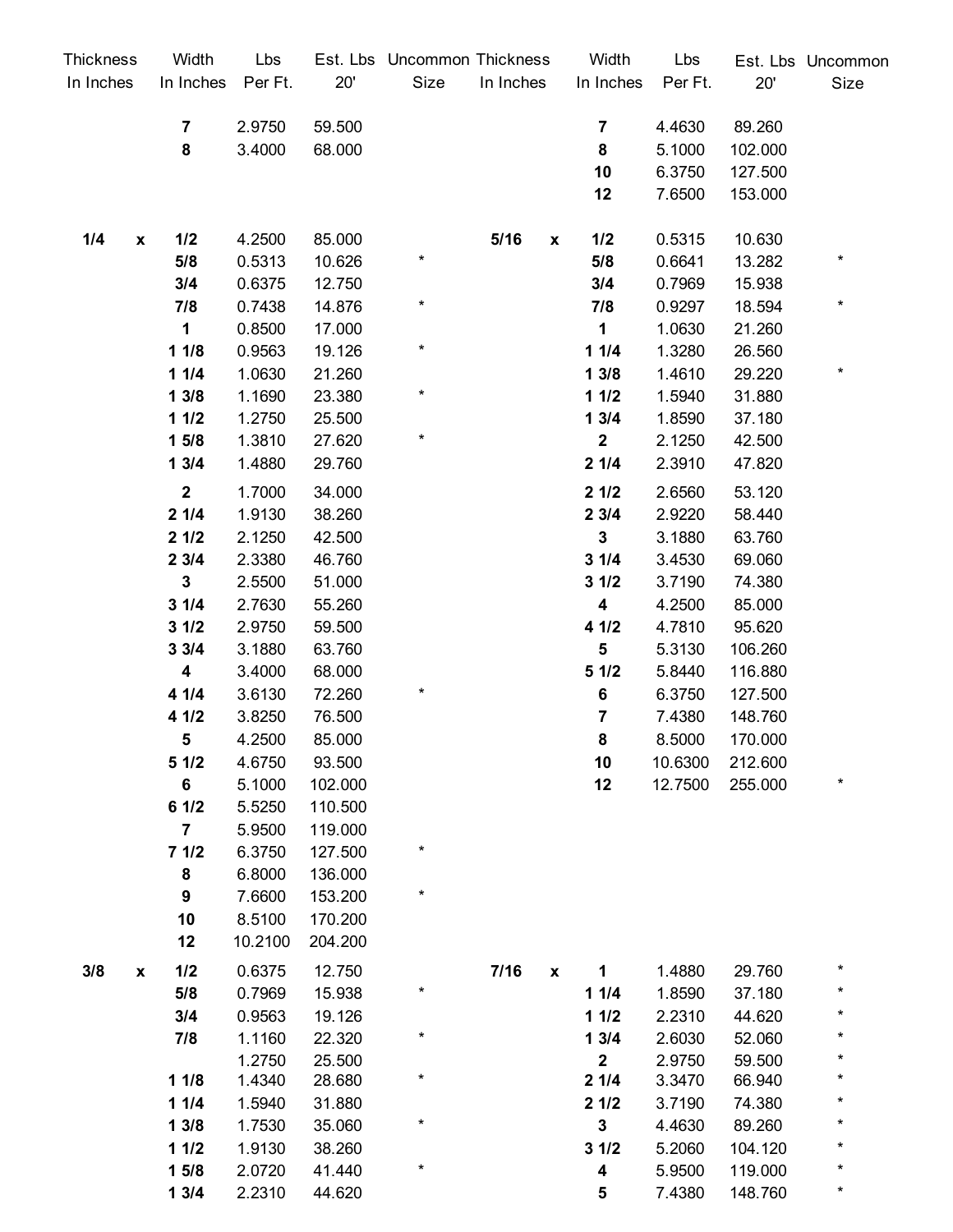| <b>Thickness</b><br>In Inches | Width<br>In Inches | Lbs<br>Per Ft. | 20'     | Est. Lbs Uncommon Thickness<br>Size | In Inches | Width<br>In Inches        | Lbs<br>Per Ft. | 20'     | Est. Lbs Uncommon<br>Size |
|-------------------------------|--------------------|----------------|---------|-------------------------------------|-----------|---------------------------|----------------|---------|---------------------------|
|                               |                    |                |         |                                     |           |                           |                |         |                           |
|                               | $\mathbf{2}$       | 2.5500         | 51.000  |                                     |           |                           |                |         |                           |
|                               | 21/4               | 2.8690         | 57.380  |                                     |           |                           |                |         |                           |
|                               | 21/2               | 3.1880         | 63.760  |                                     |           |                           |                |         |                           |
|                               | 23/4               | 3.5060         | 70.120  |                                     |           |                           |                |         |                           |
|                               | 3                  | 3.8250         | 76.500  |                                     |           |                           |                |         |                           |
|                               | 31/4               | 4.1440         | 82.880  |                                     |           |                           |                |         |                           |
|                               | 31/2               | 4.4630         | 89.260  |                                     |           |                           |                |         |                           |
|                               | $\boldsymbol{4}$   | 5.1000         | 102.000 |                                     |           |                           |                |         |                           |
|                               | 4 1/2              | 5.7380         | 114.760 |                                     |           |                           |                |         |                           |
|                               | 5                  | 6.3750         | 127.500 |                                     |           |                           |                |         |                           |
|                               | 51/2               | 7.0130         | 140.260 |                                     |           |                           |                |         |                           |
|                               | 6                  | 7.6500         | 153.000 |                                     |           |                           |                |         |                           |
|                               | 61/2               | 8.2880         | 165.760 |                                     |           |                           |                |         |                           |
|                               | $\overline{7}$     | 8.9250         | 178.500 |                                     |           |                           |                |         |                           |
|                               | 71/2               | 9.5630         | 191.260 | $^\star$                            |           |                           |                |         |                           |
|                               | ${\bf 8}$          | 10.2000        | 204.000 |                                     |           |                           |                |         |                           |
|                               | 9                  | 11.4900        | 229.800 |                                     |           |                           |                |         |                           |
|                               | 10                 | 12.7700        | 255.400 |                                     |           |                           |                |         |                           |
|                               | 12                 | 15.3200        | 306.400 |                                     |           |                           |                |         |                           |
| 1/2                           | 5/8<br>X           | 1.0630         | 21.260  | $\ast$                              | 5/8       | 3/4<br>$\pmb{\mathsf{x}}$ | 1.5940         | 31.880  |                           |
|                               | 3/4                | 1.2750         | 25.500  |                                     |           | 7/8                       | 1.8590         | 37.180  | $\ast$                    |
|                               | 7/8                | 1.4880         | 29.760  | *                                   |           | $\mathbf 1$               | 2.1250         | 42.500  |                           |
|                               | 1                  | 1.7000         | 34.000  |                                     |           | 11/8                      | 2.3910         | 47.820  | $^\star$                  |
|                               | 11/8               | 1.9130         | 38.260  | *                                   |           | 11/4                      | 2.6560         | 53.120  |                           |
|                               | 11/4               | 2.1250         | 42.500  |                                     |           | 13/8                      | 2.9220         | 58.440  | $^\star$                  |
|                               | 13/8               | 2.3380         | 46.760  | *                                   |           | 11/2                      | 3.1880         | 63.760  |                           |
|                               | 11/2               | 2.5500         | 51.000  |                                     |           | 13/4                      | 3.7190         | 74.380  |                           |
|                               | 15/8               | 2.7630         | 55.260  | *                                   |           | $\mathbf{2}$              | 4.2500         | 85.000  |                           |
|                               | 13/4               | 2.9750         | 59.500  |                                     |           | 21/4                      | 4.7810         | 95.620  | $\star$                   |
|                               | $\overline{2}$     | 3.4000         | 68.000  |                                     |           | 21/2                      | 5.3130         | 106.260 |                           |
|                               | 21/4               | 3.8250         | 76.500  |                                     |           | 23/4                      | 5.8440         | 116.880 | $\star$                   |
|                               | 21/2               | 4.2500         | 85.000  |                                     |           | $\mathbf{3}$              | 6.3750         | 127.500 |                           |
|                               | 23/4               | 4.6750         | 93.500  |                                     |           | 31/4                      | 6.9060         | 138.120 | $^\star$                  |
|                               | $3\phantom{a}$     | 5.1000         | 102.000 |                                     |           | 31/2                      | 7.4380         | 148.760 |                           |
|                               | 31/4               | 5.5250         | 110.500 |                                     |           | 33/4                      | 7.9680         | 159.360 | $\star$                   |
|                               | 31/2               | 5.9500         | 119.000 |                                     |           | 4                         | 8.5000         | 170.000 |                           |
|                               | 4                  | 6.8000         | 136.000 |                                     |           | 4 1/2                     | 9.5630         | 191.260 |                           |
|                               | 4 1/2              | 7.6500         | 153.000 |                                     |           | $5\phantom{.0}$           | 10.6300        | 212.600 |                           |
|                               | $5\phantom{.0}$    | 8.5000         | 170.000 |                                     |           | 51/2                      | 11.6900        | 233.800 |                           |
|                               | 51/2               | 9.3500         | 187.000 |                                     |           | $\bf 6$                   | 12.7500        | 255.000 |                           |
|                               | 6                  | 10.2000        | 204.000 |                                     |           | 7                         | 14.8800        | 297.600 | *                         |
|                               | 61/2               | 11.0500        | 221.000 |                                     |           | 8                         | 17.0000        | 340.000 |                           |
|                               | $\overline{7}$     | 11.9000        | 238.000 |                                     |           | $\boldsymbol{9}$          | 19.1500        | 383.000 | $^\star$                  |
|                               |                    | 13.6000        | 272.000 |                                     |           | 10                        | 21.2600        | 425.200 |                           |
|                               |                    |                |         |                                     |           |                           |                |         |                           |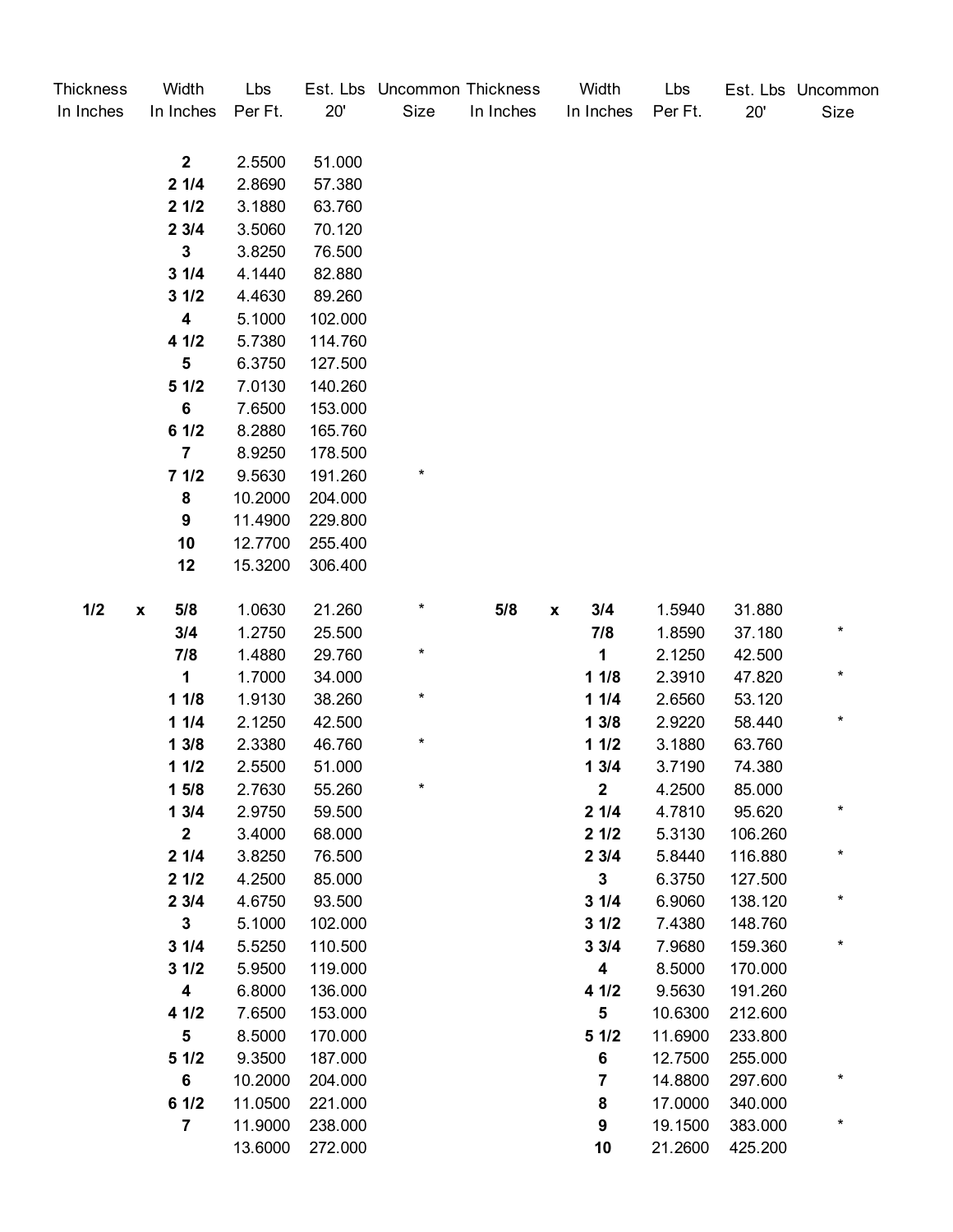| Thickness |                    | Width                   | Lbs              |                  | Est. Lbs Uncommon Thickness |           |                    | Width            | Lbs              |                   | Est. Lbs Uncommon |
|-----------|--------------------|-------------------------|------------------|------------------|-----------------------------|-----------|--------------------|------------------|------------------|-------------------|-------------------|
| In Inches |                    | In Inches               | Per Ft.          | 20'              | Size                        | In Inches |                    | In Inches        | Per Ft.          | 20'               | Size              |
|           |                    | 9                       | 15.3200          | 306.400          |                             |           |                    | 12               | 25.5300          | 510.600           |                   |
|           |                    | 10                      | 17.0200          | 340.400          |                             |           |                    |                  |                  |                   |                   |
|           |                    | 12                      | 20.4200          | 408.400          |                             |           |                    |                  |                  |                   |                   |
|           |                    |                         |                  |                  | *                           |           |                    |                  |                  |                   |                   |
| 3/4       | $\pmb{\mathsf{x}}$ | 7/8<br>1                | 2.2310<br>2.5500 | 44.620<br>51.000 |                             | 7.8       | X                  | 1                | 2.9750           | 59.500            |                   |
|           |                    | 11/8                    | 2.8690           | 57.380           | $\ast$                      |           |                    | 11/2<br>13/4     | 4.4630<br>5.2060 | 89.260<br>104.120 | $\ast$            |
|           | 11/4               | 3.1880                  | 63.760           |                  |                             |           | $\boldsymbol{2}$   | 5.9500           | 119.000          |                   |                   |
|           | 11/2               | 3.8250                  | 76.500           |                  |                             |           | 21/2               | 7.4380           | 148.760          |                   |                   |
|           | 13/4               | 4.4630                  | 89.260           |                  |                             |           | 23/4               | 8.1810           | 163.620          | $\ast$            |                   |
|           |                    | $\mathbf 2$             | 5.1000           | 102.000          |                             |           |                    | $\mathbf{3}$     | 8.9250           | 178.500           |                   |
|           | 21/4               | 5.7380                  | 114.760          |                  |                             |           | 31/2               | 10.4100          | 208.200          |                   |                   |
|           | 21/2               | 6.3750                  | 127.500          |                  |                             |           | $\boldsymbol{4}$   | 11.9000          | 238.000          |                   |                   |
|           |                    | 23/4                    | 7.0130           | 140.260          |                             |           |                    | 4 1/2            | 13.3900          | 267.800           | $\ast$            |
|           | $\mathbf{3}$       | 7.6500                  | 153.000          |                  |                             |           | 5                  | 14.8800          | 297.600          |                   |                   |
|           | 31/4               | 8.2880                  | 165.760          |                  |                             |           | $\bf 6$            | 17.8500          | 357.000          |                   |                   |
|           | 31/2               | 8.9250                  | 178.500          |                  |                             |           | $\overline{7}$     | 20.8300          | 416.600          |                   |                   |
|           |                    | $\overline{\mathbf{4}}$ | 10.2000          | 204.000          |                             |           |                    | 8                | 23.8000          | 476.000           |                   |
|           |                    | 4 1/2                   | 11.4800          | 229.600          |                             |           |                    |                  |                  |                   |                   |
|           |                    | 5                       | 12.7500          | 255.000          |                             |           |                    |                  |                  |                   |                   |
|           |                    | 51/2                    | 14.0300          | 280.600          |                             |           |                    |                  |                  |                   |                   |
|           |                    | 6                       | 15.3000          | 306.000          |                             |           |                    |                  |                  |                   |                   |
|           |                    | $\overline{\mathbf{r}}$ | 17.8500          | 357.000          |                             |           |                    |                  |                  |                   |                   |
|           |                    | ${\bf 8}$               | 20.4000          | 408.000          |                             |           |                    |                  |                  |                   |                   |
|           |                    | 9                       | 22.9700          | 459.400          |                             |           |                    |                  |                  |                   |                   |
|           |                    | 10                      | 25.5300          | 510.600          |                             |           |                    |                  |                  |                   |                   |
|           |                    | 12                      | 30.6300          | 612.600          |                             |           |                    |                  |                  |                   |                   |
|           |                    |                         |                  |                  |                             |           |                    |                  |                  |                   |                   |
| 1         | X                  | 11/4                    | 4.2500           | 85.000           |                             | 11/8      | $\pmb{\mathsf{x}}$ | $\boldsymbol{2}$ | 7.6500           | 153.000           | *                 |
|           |                    | 11/2                    | 5.1000           | 102.000          |                             |           |                    | 21/2             | 9.5600           | 191.200           |                   |
|           |                    | 13/4                    | 5.9500           | 119.000          |                             |           |                    | $\mathbf 3$      | 11.4800          | 229.600           |                   |
|           |                    | $\mathbf 2$             | 6.8000           | 136.000          |                             |           |                    | 4                | 15.3000          | 306.000           | *                 |
|           |                    | 21/4                    | 7.6500           | 153.000          |                             |           |                    |                  |                  |                   |                   |
|           |                    | 21/2                    | 8.5000           | 170.000          |                             |           |                    |                  |                  |                   |                   |
|           |                    | 23/4                    | 9.3500           | 187.000          |                             |           |                    |                  |                  |                   |                   |
|           |                    | 3                       | 10.2000          | 204.000          |                             |           |                    |                  |                  |                   |                   |
|           |                    | 31/4                    | 11.0500          | 221.000          | *                           |           |                    |                  |                  |                   |                   |
|           |                    | 31/2                    | 11.9000          | 238.000          |                             |           |                    |                  |                  |                   |                   |
|           |                    | 4                       | 13.6000          | 272.000          |                             |           |                    |                  |                  |                   |                   |
|           |                    | 4 1/2                   | 15.3000          | 306.000          |                             |           |                    |                  |                  |                   |                   |
|           |                    | $\sqrt{5}$              | 17.0000          | 340.000          |                             |           |                    |                  |                  |                   |                   |
|           |                    | 51/2                    | 18.7000          | 374.000          | *                           |           |                    |                  |                  |                   |                   |
|           |                    | 6                       | 20.4000          | 408.000          |                             |           |                    |                  |                  |                   |                   |
|           |                    | $\overline{7}$          | 23.8000          | 476.000          |                             |           |                    |                  |                  |                   |                   |
|           |                    | 8                       | 27.2000          | 544.000          |                             |           |                    |                  |                  |                   |                   |
|           |                    | 9                       | 30.6300          | 612.600          |                             |           |                    |                  |                  |                   |                   |
|           |                    | 10                      | 34.0300          | 680.600          |                             |           |                    |                  |                  |                   |                   |
|           |                    | 12                      | 40.8400          | 816.800          |                             |           |                    |                  |                  |                   |                   |